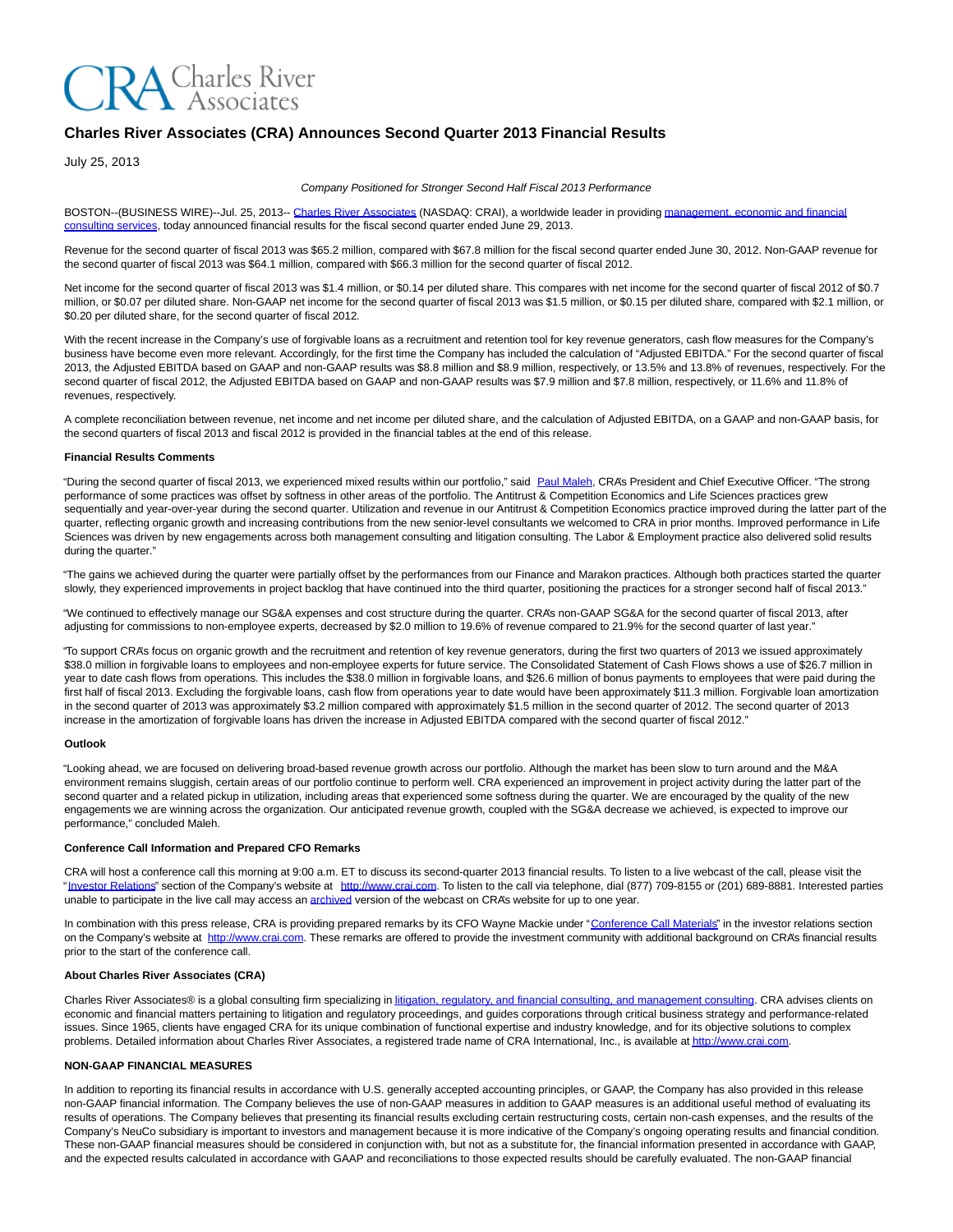measures used by the Company may be calculated differently from, and therefore may not be comparable to, similarly titled measures used by other companies. Specifically, for the second quarter of fiscal 2013, the Company has excluded NeuCo's results, and for the second quarter of fiscal 2012, the Company has excluded certain restructuring costs and NeuCo's results. Also, in calculating "Adjusted EBITDA," the Company has excluded the following non-cash expenses: depreciation and amortization, share-based compensation expenses, and amortization of forgivable loans.

Statements in this press release concerning the future business, operating results, tax rates, and financial condition of the Company, the anticipated, expected or intended impact of the Company's key hires and expense management initiatives, and statements using the terms "anticipates," "believes," "expects," "should," "prospects," "target," "on track," "optimistic," "remaining positive," "hope," "opportunities," "positioned," or similar expressions are "forward-looking" statements as defined in the Private Securities Litigation Reform Act of 1995. These statements are based upon management's current expectations and are subject to a number of factors and uncertainties. Information contained in these forward-looking statements is inherently uncertain, and actual performance and results may differ materially due to many important factors. Such factors that could cause actual performance or results to differ materially from any forward-looking statements made by the Company include, among others, the Company's restructuring costs and attributable annual cost savings, changes in the Company's effective tax rate, share dilution from the Company's stock-based compensation, dependence on key personnel, attracting, recruiting and retaining qualified consultants, dependence on outside experts, utilization rates, completing acquisitions and factors related to its completed acquisitions, including integration of personnel, clients and offices, and unanticipated expenses and liabilities, the risk of impairment write downs to the Company's intangible assets, including goodwill, if the Company's enterprise value declines below certain levels, risks associated with acquisitions it may make in the future, risks inherent in international operations, the performance of NeuCo, changes in accounting standards, rules and regulations, changes in the law that affect the Company's practice areas, management of new offices, the potential loss of clients, the ability of customers to terminate the Company's engagements on short notice, dependence on the growth of the Company's management consulting practice, the unpredictable nature of litigation-related projects, the ability of the Company to integrate successfully new consultants into its practice, the Company's ability to collect on forgivable loans should any become due, general economic conditions, intense competition, risks inherent in litigation, and professional liability. Further information on these and other potential factors that could affect the Company's financial results is included in the Company's periodic filings with the Securities and Exchange Commission. The Company cannot guarantee any future results, levels of activity, performance or achievement. The Company undertakes no obligation to update any of its forward-looking statements after the date of this press release.

# **CRA INTERNATIONAL, INC.**

## **UNAUDITED CONDENSED CONSOLIDATED STATEMENTS OF OPERATIONS INCLUDING A RECONCILIATION TO NON-GAAP RESULTS FOR THE QUARTER ENDED JUNE 29, 2013 COMPARED TO THE QUARTER ENDED JUNE 30, 2012 (In thousands, except per share data)**

|                                                                                    |             |                 |             | Quarter Ended June 29, 2013   |                |                 |                 | Quarter Ended June 30, 2012 |                 |    |                          |    |                               |    |                |                 |
|------------------------------------------------------------------------------------|-------------|-----------------|-------------|-------------------------------|----------------|-----------------|-----------------|-----------------------------|-----------------|----|--------------------------|----|-------------------------------|----|----------------|-----------------|
|                                                                                    |             | <b>GAAP</b>     |             | <b>Adjustments</b><br>to      |                |                 | <b>Non-GAAP</b> |                             | <b>GAAP</b>     |    | <b>Adjustments to</b>    |    | <b>Adjustments</b><br>to      |    |                | <b>Non-GAAP</b> |
|                                                                                    | <b>GAAP</b> | $%$ of          |             | <b>GAAP</b><br><b>Results</b> |                | <b>Non-GAAP</b> | % of            | <b>GAAP</b>                 | $%$ of          |    | <b>GAAP Results</b>      |    | <b>GAAP</b><br><b>Results</b> |    | Non-GAAP       | $%$ of          |
|                                                                                    | Results     | <b>Revenues</b> | (NeuCo) (1) |                               | <b>Results</b> |                 | <b>Revenues</b> | <b>Results</b>              | <b>Revenues</b> |    | (Restructuring)<br>(2)   |    | (NeuCo) (1)                   |    | <b>Results</b> | <b>Revenues</b> |
| Revenues<br>Costs of                                                               | \$65,203    | 100.0%          | \$          | 1,121                         | \$             | 64,082          | 100.0%          | \$67,813                    | 100.0%          | \$ | ٠                        | \$ | 1,493                         | \$ | 66,320         | 100.0%          |
| services                                                                           | 45,042      | 69.1%           |             | 303                           |                | 44,739          | 69.8%           | 45,448                      | 67.0%           |    | $\overline{\phantom{a}}$ |    | 339                           |    | 45,109         | 68.0%           |
| Gross profit                                                                       | 20,161      | 30.9%           |             | 818                           |                | 19,343          | 30.2%           | 22,365                      | 33.0%           |    |                          |    | 1,154                         |    | 21,211         | 32.0%           |
| Selling, general<br>and<br>administrative                                          |             |                 |             |                               |                |                 |                 |                             |                 |    |                          |    |                               |    |                |                 |
| expenses<br>Depreciation<br>and                                                    | 15,380      | 23.6%           |             | 875                           |                | 14,505          | 22.6%           | 16,924                      | 25.0%           |    | 226                      |    | 882                           |    | 15,816         | 23.8%           |
| amortization                                                                       | 1,611       | 2.5%            |             | 1                             |                | 1,610           | 2.5%            | 2,633                       | 3.9%            |    | 1,145                    |    | 1                             |    | 1,487          | 2.2%            |
| Income (loss)<br>from<br>operations                                                | 3,170       | 4.9%            |             | (58)                          |                | 3,228           | 5.0%            | 2,808                       | 4.1%            |    | (1, 371)                 |    | 271                           |    | 3,908          | 5.9%            |
| Interest and<br>other income<br>(expense), net<br>Income (loss)                    | 198         | 0.3%            |             | (14)                          |                | 212             | 0.3%            | (113)                       | $-0.2%$         |    |                          |    | (40)                          |    | (73)           | $-0.1%$         |
| before<br>(provision)<br>benefit for<br>income taxes<br>(Provision)<br>benefit for | 3,368       | 5.2%            |             | (72)                          |                | 3,440           | 5.4%            | 2,695                       | 4.0%            |    | (1, 371)                 |    | 231                           |    | 3,835          | 5.8%            |
| income taxes                                                                       | (2,017)     | $-3.1%$         |             | (60)                          |                | (1, 957)        | -3.1%           | (1, 922)                    | $-2.8%$         |    | (151)                    |    | (60)                          |    | (1,711)        | $-2.6%$         |
| Net income<br>(loss)<br>Net (income)<br>loss                                       | 1,351       | 2.1%            |             | (132)                         |                | 1,483           | 2.3%            | 773                         | 1.1%            |    | (1, 522)                 |    | 171                           |    | 2,124          | 3.2%            |
| attributable to<br>noncontrolling<br>interest, net of<br>tax                       | 58          | 0.1%            |             | 58                            |                |                 | 0.0%            | (54)                        | $-0.1%$         |    |                          |    | (54)                          |    |                | 0.0%            |
| Net income<br>(loss)<br>attributable to                                            |             |                 |             |                               |                |                 |                 |                             |                 |    |                          |    |                               |    |                |                 |
|                                                                                    | \$1.409     | 2.2%            | \$          | (74)                          | \$             | 1,483           | 2.3%            | \$<br>719                   | 1.1%            | \$ | (1,522)                  | \$ | 117                           | \$ | 2,124          | 3.2%            |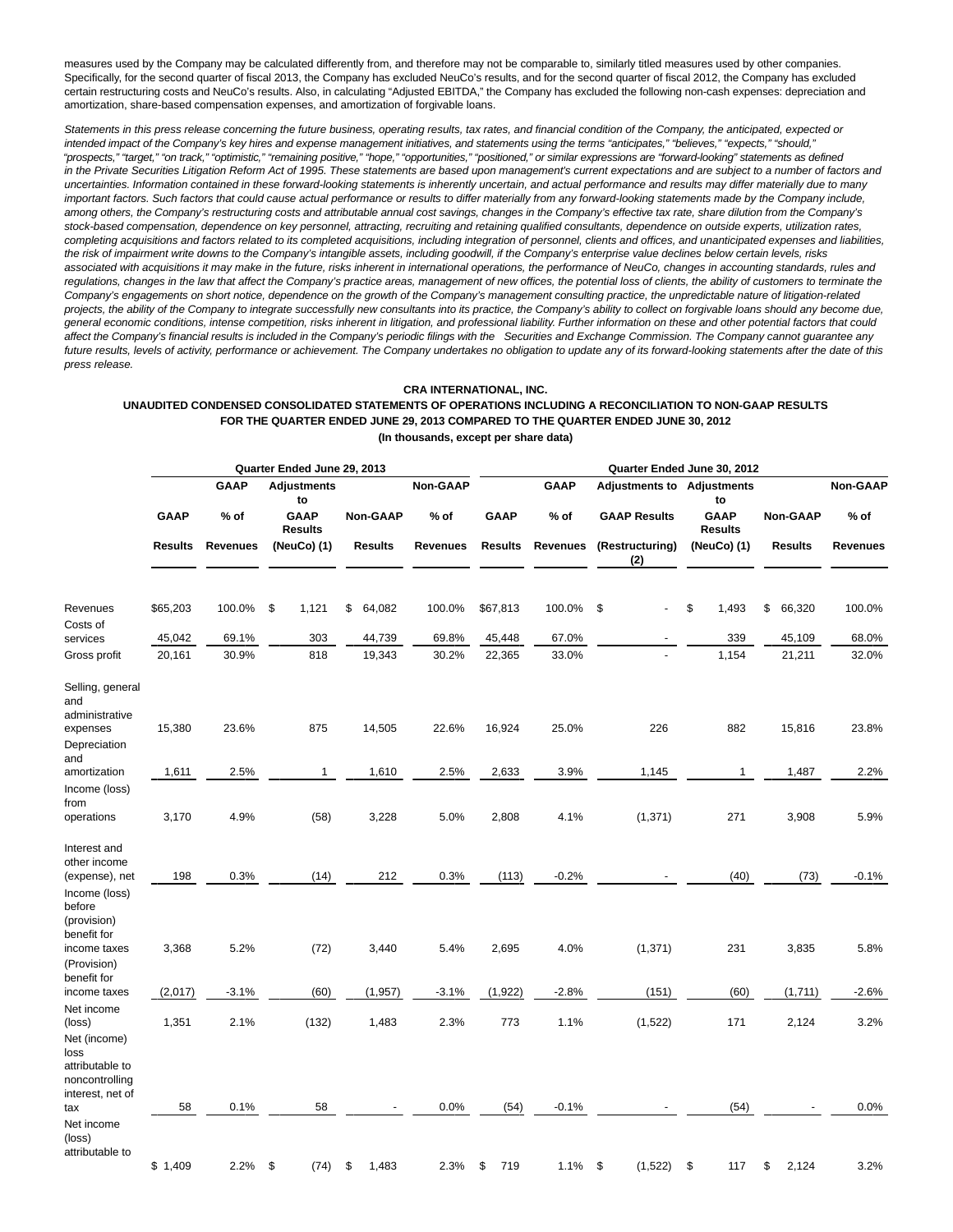| Inc.                                                                                            |                      |         |              |                      |  |          |              |
|-------------------------------------------------------------------------------------------------|----------------------|---------|--------------|----------------------|--|----------|--------------|
| Net income per<br>share<br>attributable to<br>CRA<br>International,<br>Inc.<br>Basic<br>Diluted | \$<br>0.14<br>\$0.14 | \$<br>S | 0.15<br>0.15 | \$<br>0.07<br>\$0.07 |  | \$<br>\$ | 0.21<br>0.20 |
| Weighted<br>average<br>number of<br>shares<br>outstanding:<br>Basic                             | 10,100               |         | 10,100       | 10,242               |  |          | 10,242       |
| <b>Diluted</b>                                                                                  | 10,188               |         | 10,188       | 10,381               |  |          | 10,381       |

(1) These adjustments include activity related to NeuCo in the Company's GAAP results.

CRA International,

(2) During the fiscal quarter ended June 30, 2012, the Company incurred pre-tax expenses of \$1.4 million and related income tax provision of \$0.2 million in connection with the surrender of a portion of its office space in London, England and adjustments related to its leased office space in Houston, TX.

## **CRA INTERNATIONAL, INC.**

# **UNAUDITED CONSOLIDATED STATEMENTS OF OPERATIONS INCLUDING A RECONCILIATION TO NON-GAAP RESULTS FOR THE YEAR TO DATE PERIOD ENDED JUNE 29, 2013 COMPARED TO THE YEAR TO DATE PERIOD ENDED JUNE 30, 2012 (In thousands, except per share data)**

|                                                                                                                            |                   |                 | Year To Date Period Ended June 29, 2013 |                   |                 | Year To Date Period Ended June 30, 2012 |                 |                                |                               |                   |                 |  |  |  |  |
|----------------------------------------------------------------------------------------------------------------------------|-------------------|-----------------|-----------------------------------------|-------------------|-----------------|-----------------------------------------|-----------------|--------------------------------|-------------------------------|-------------------|-----------------|--|--|--|--|
|                                                                                                                            |                   | <b>GAAP</b>     | <b>Adjustments</b><br>to                |                   | Non-GAAP        |                                         | <b>GAAP</b>     | <b>Adjustments</b><br>to       | <b>Adjustments</b><br>to      |                   | <b>Non-GAAP</b> |  |  |  |  |
|                                                                                                                            | <b>GAAP</b>       | $%$ of          | <b>GAAP</b><br><b>Results</b>           | <b>Non-GAAP</b>   | $%$ of          | <b>GAAP</b>                             | $%$ of          | <b>GAAP Results</b>            | <b>GAAP</b><br><b>Results</b> | <b>Non-GAAP</b>   | $%$ of          |  |  |  |  |
|                                                                                                                            | <b>Results</b>    | <b>Revenues</b> | (NeuCo) (1)                             | <b>Results</b>    | <b>Revenues</b> | <b>Results</b>                          | <b>Revenues</b> | (Restructuring)<br>(2)         | (NeuCo) (1)                   | <b>Results</b>    | <b>Revenues</b> |  |  |  |  |
| Revenues<br>Costs of                                                                                                       | \$128,333         | 100.0%          | \$<br>2,222                             | \$<br>126,111     | 100.0%          | \$136,945                               | 100.0%          | \$<br>$\overline{\phantom{a}}$ | \$<br>2,672                   | \$134,273         | 100.0%          |  |  |  |  |
| services                                                                                                                   | 87,057            | 67.8%           | 669                                     | 86,388            | 68.5%           | 91,935                                  | 67.1%           |                                | 682                           | 91,253            | 68.0%           |  |  |  |  |
| Gross profit                                                                                                               | 41,276            | 32.2%           | 1,553                                   | 39,723            | 31.5%           | 45,010                                  | 32.9%           |                                | 1,990                         | 43,020            | 32.0%           |  |  |  |  |
| Selling,<br>general and<br>administrative<br>expenses<br>Depreciation<br>and                                               | 31,180            | 24.3%           | 1,774                                   | 29,406            | 23.3%           | 34,791                                  | 25.4%           | 771                            | 1,803                         | 32,217            | 24.0%           |  |  |  |  |
| amortization                                                                                                               | 3,152             | 2.5%            | $\overline{2}$                          | 3,150             | 2.5%            | 4,105                                   | 3.0%            | 1,145                          | 2                             | 2,958             | 2.2%            |  |  |  |  |
| Income (loss)<br>from<br>operations                                                                                        | 6,944             | 5.4%            | (223)                                   | 7,167             | 5.7%            | 6,114                                   | 4.5%            | (1,916)                        | 185                           | 7,845             | 5.8%            |  |  |  |  |
| Interest and<br>other income<br>(expense),<br>net<br>Income (loss)<br>before<br>(provision)<br>benefit for<br>income taxes | (199)             | $-0.2%$         | (34)                                    | (165)             | $-0.1%$         | (166)                                   | $-0.1%$         |                                | (82)                          | (84)              | $-0.1%$         |  |  |  |  |
| and<br>noncontrolling<br>interest<br>(Provision)<br>benefit for<br>income taxes                                            | 6,745<br>(2, 559) | 5.3%<br>$-2.0%$ | (257)<br>(130)                          | 7,002<br>(2, 429) | 5.6%<br>$-1.9%$ | 5,948<br>(4,739)                        | 4.3%<br>$-3.5%$ | (1,916)<br>44                  | 103<br>(55)                   | 7,761<br>(4, 728) | 5.8%<br>$-3.5%$ |  |  |  |  |
| Net income                                                                                                                 |                   |                 |                                         |                   |                 |                                         |                 |                                |                               |                   |                 |  |  |  |  |
| (loss)                                                                                                                     | 4,186             | 3.3%            | (387)                                   | 4,573             | 3.6%            | 1,209                                   | 0.9%            | (1,872)                        | 48                            | 3,033             | 2.3%            |  |  |  |  |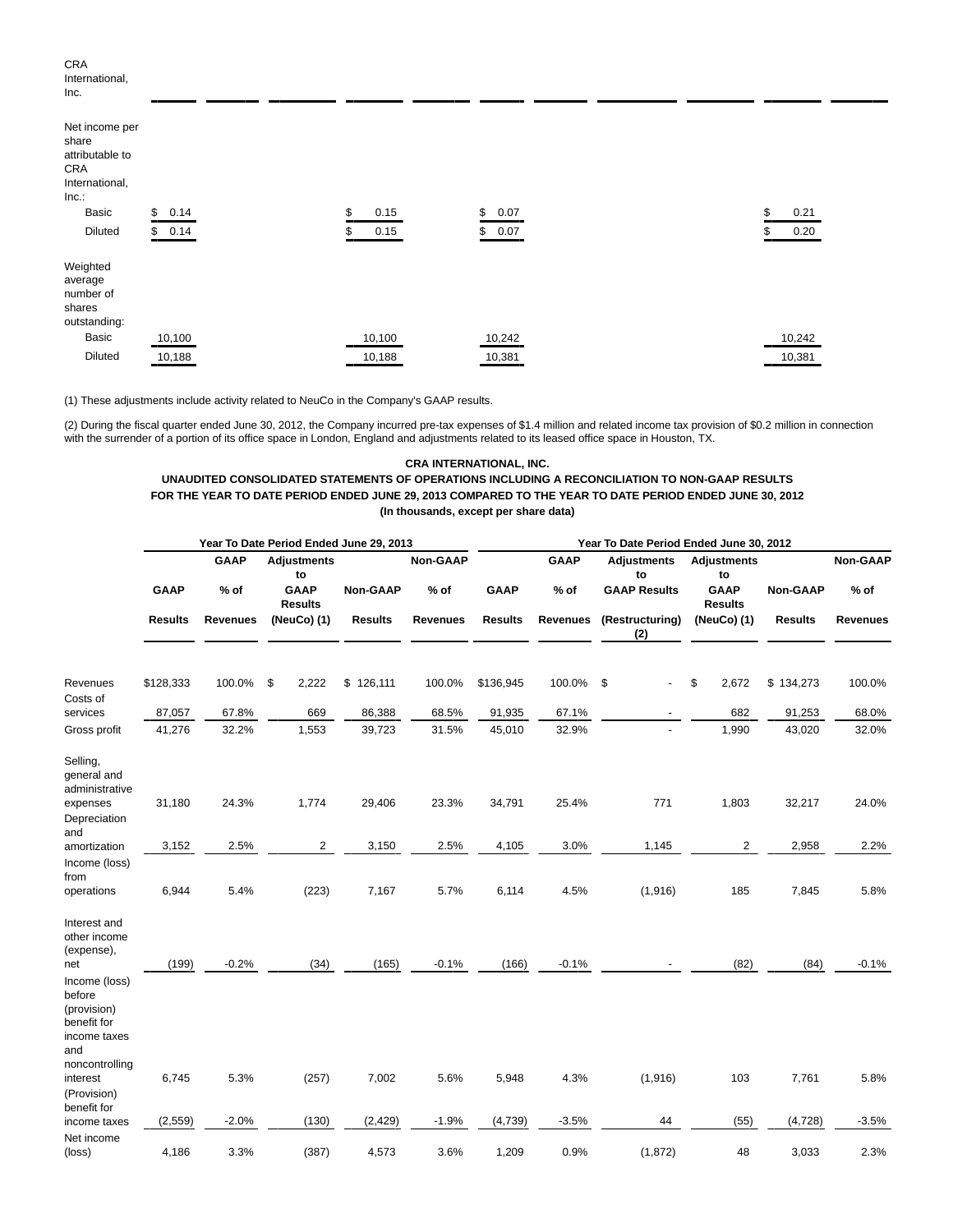| Net loss<br>attributable to<br>noncontrolling<br>interest, net<br>of tax    | 192         | 0.1% | 192         |             | 0.0% | 29          | 0.0% |    |         |    | 29 | $\overline{\phantom{a}}$ | 0.0% |
|-----------------------------------------------------------------------------|-------------|------|-------------|-------------|------|-------------|------|----|---------|----|----|--------------------------|------|
| Net income<br>(loss)<br>attributable to<br>CRA<br>International,<br>Inc.    | \$<br>4,378 | 3.4% | \$<br>(195) | \$<br>4,573 | 3.6% | \$<br>1,238 | 0.9% | \$ | (1,872) | \$ | 77 | \$<br>3,033              | 2.3% |
| Net income<br>per share<br>attributable to<br>CRA<br>International,<br>Inc. |             |      |             |             |      |             |      |    |         |    |    |                          |      |
| <b>Basic</b>                                                                | 0.43<br>\$  |      |             | 0.45        |      | 0.12        |      |    |         |    |    | \$<br>0.30               |      |
| Diluted                                                                     | 0.43<br>\$  |      |             | 0.45        |      | \$<br>0.12  |      |    |         |    |    | 0.29                     |      |
| Weighted<br>average<br>number of<br>shares<br>outstanding:                  |             |      |             |             |      |             |      |    |         |    |    |                          |      |
| <b>Basic</b>                                                                | 10,085      |      |             | 10,085      |      | 10,279      |      |    |         |    |    | 10,279                   |      |
| Diluted                                                                     | 10,174      |      |             | 10,174      |      | 10,439      |      |    |         |    |    | 10,439                   |      |

(1) These adjustments include activity related to NeuCo in the Company's GAAP results.

(2) During the fiscal year-to-date period ended June 30, 2012, the Company incurred pre-tax expenses of \$1.9 million and related income tax benefit of \$44,000 in connection with the surrender of a portion of its leased office space in London, England and adjustments related to its leased office space in Houston, TX.

## **CRA INTERNATIONAL, INC. UNAUDITED CONDENSED CONSOLIDATED BALANCE SHEETS (In thousands)**

|                                                      | <b>June 29.</b><br>2013 | December 29,<br>2012 |  |
|------------------------------------------------------|-------------------------|----------------------|--|
| Assets                                               |                         |                      |  |
| Cash and cash equivalents and short-term investments | 16,333<br>S.            | 55,451<br>- \$       |  |
| Accounts receivable and unbilled, net                | 76,163                  | 77,270               |  |
| Other current assets                                 | 33,582                  | 38,956               |  |
| Total current assets                                 | 126,078                 | 171,677              |  |
| Property and equipment, net                          | 17,297                  | 17,980               |  |
| Goodwill and intangible assets, net                  | 80,393                  | 72,599               |  |
| Other assets                                         | 60,319                  | 29,754               |  |
| <b>Total assets</b>                                  | \$284,087               | \$<br>292,010        |  |
| Liabilities and shareholders' equity                 |                         |                      |  |
| <b>Current liabilities</b>                           | \$ 60,865               | 69,210<br>S          |  |
| Long-term liabilities                                | 6,749                   | 10,566               |  |
| <b>Total liabilities</b>                             | 67,614                  | 79,776               |  |
| Total shareholders' equity                           | 216,473                 | 212,234              |  |
| Total liabilities and shareholders' equity           | \$284,087               | \$<br>292,010        |  |

## **CRA INTERNATIONAL, INC.**

**ADJUSTED EBITDA INCLUDING A RECONCILIATION TO NON-GAAP ADJUSTED EBITDA**

**FOR THE QUARTER AND YEAR TO DATE PERIOD ENDED JUNE 29, 2013 COMPARED TO THE QUARTER AND YEAR TO DATE PERIOD ENDED JUNE 30, 2012 (In thousands)**

| <b>GAAP</b> | GAAP |  |  | Adjustments Non-GAAP Non-GAAP GAAP GAAP Adjustments Adjustments Non-GAAP Non-GAAP |  |  |
|-------------|------|--|--|-----------------------------------------------------------------------------------|--|--|
|             |      |  |  | to to                                                                             |  |  |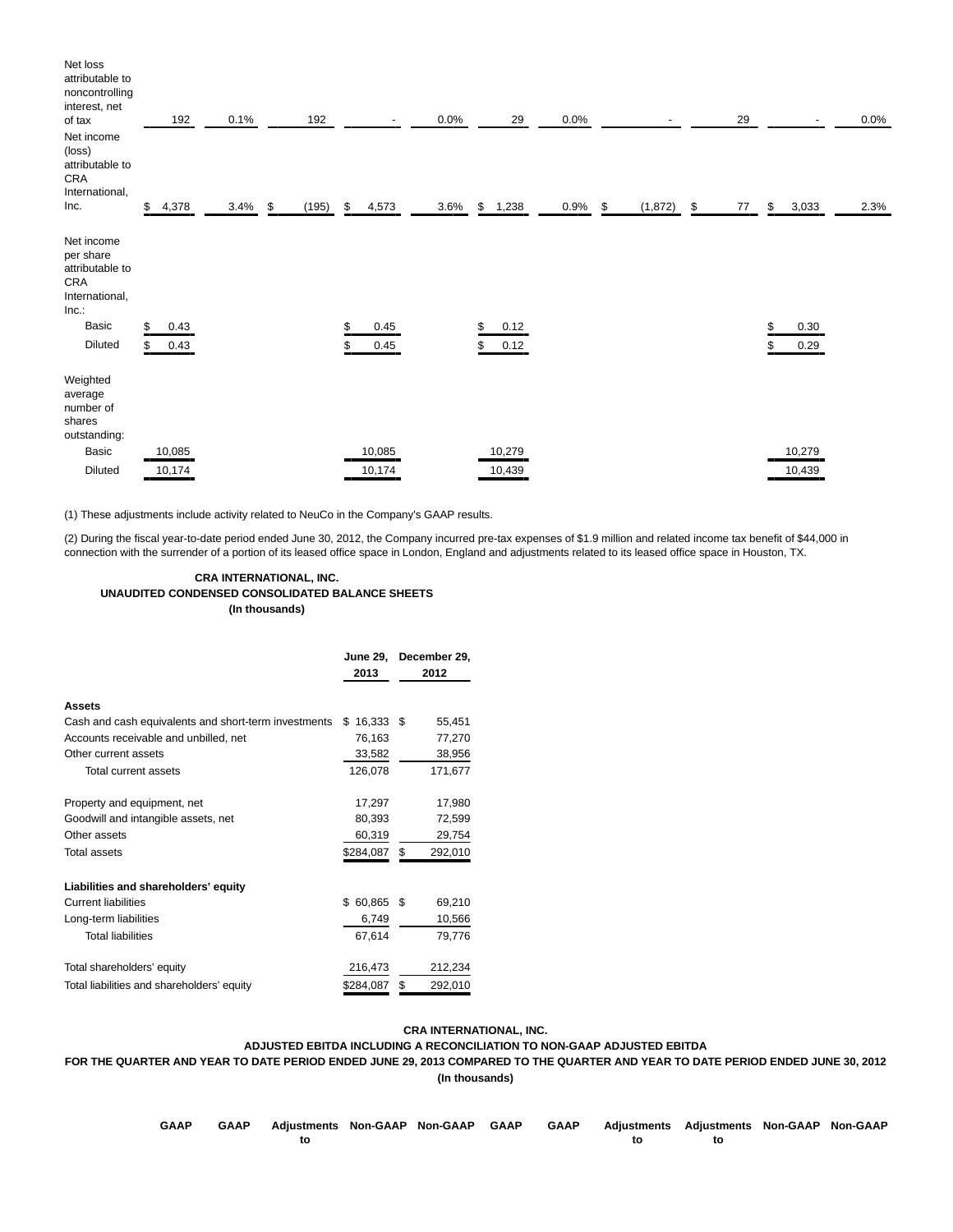|                                     | Quarter<br>Ended<br>June<br>29, 2013 |         | $%$ of<br><b>Revenues</b> |    | <b>GAAP</b><br><b>Results</b><br>NeuCo (1) | Quarter<br><b>Ended</b><br><b>June 29.</b><br>2013 | $%$ of<br><b>Revenues</b> | Quarter<br>Ended<br>June<br>30, 2012 | $%$ of<br><b>Revenues</b> |    | <b>GAAP</b><br><b>Results</b><br>Restructuring<br>(2) | <b>GAAP</b><br><b>Results</b><br>NeuCo (1) |      | Quarter<br>Ended<br><b>June 30,</b><br>2012 | $%$ of<br><b>Revenues</b> |
|-------------------------------------|--------------------------------------|---------|---------------------------|----|--------------------------------------------|----------------------------------------------------|---------------------------|--------------------------------------|---------------------------|----|-------------------------------------------------------|--------------------------------------------|------|---------------------------------------------|---------------------------|
| Income (loss)                       |                                      |         |                           |    |                                            |                                                    |                           |                                      |                           |    |                                                       |                                            |      |                                             |                           |
| from operations                     |                                      | \$3,170 | 4.9%                      | \$ | (58)                                       | \$<br>3,228                                        | 5.0%                      | \$<br>2,808                          | 4.1%                      | \$ | (1, 371)                                              | \$<br>271                                  | - \$ | 3,908                                       | 5.9%                      |
| Depreciation                        |                                      |         |                           |    |                                            |                                                    |                           |                                      |                           |    |                                                       |                                            |      |                                             |                           |
| and<br>amortization                 |                                      | 1,611   | 2.5%                      |    |                                            | 1,610                                              | 2.5%                      | 2,633                                | 3.9%                      |    | 1,145                                                 |                                            |      | 1,487                                       | 2.2%                      |
| <b>EBITDA</b>                       |                                      | 4,781   | 7.3%                      |    | (57)                                       | 4,838                                              | 7.5%                      | 5,441                                | 8.0%                      |    | (226)                                                 | 272                                        |      | 5,395                                       | 8.1%                      |
| Share-based<br>compensation         |                                      |         |                           |    |                                            |                                                    |                           |                                      |                           |    |                                                       |                                            |      |                                             |                           |
| expenses                            |                                      | 841     | 1.3%                      |    |                                            | 841                                                | 1.3%                      | 952                                  | 1.4%                      |    |                                                       | -                                          |      | 952                                         | 1.4%                      |
| Amortization of<br>forgivable loans |                                      | 3,189   | 4.9%                      |    |                                            | 3,189                                              | 5.0%                      | 1,495                                | 2.2%                      |    |                                                       |                                            |      | 1,495                                       | 2.3%                      |
| Adjusted                            |                                      |         |                           |    |                                            |                                                    |                           |                                      |                           |    |                                                       |                                            |      |                                             |                           |
| <b>EBITDA</b>                       |                                      | \$8,811 | 13.5%                     | S  | (57)                                       | \$<br>8,868                                        | 13.8%                     | \$7,888                              | 11.6%                     | S  | (226)                                                 | \$<br>272 \$                               |      | 7,842                                       | 11.8%                     |

|                             | <b>GAAP</b>            |                 |           |                               | Non-GAAP                |                 | <b>GAAP</b>     |                  |                        |                 |                      |                               |           |                               |                         |                 |  |
|-----------------------------|------------------------|-----------------|-----------|-------------------------------|-------------------------|-----------------|-----------------|------------------|------------------------|-----------------|----------------------|-------------------------------|-----------|-------------------------------|-------------------------|-----------------|--|
|                             | Year to<br>Date        | <b>GAAP</b>     |           | <b>Adjustments</b><br>to      |                         | Year to<br>Date | <b>Non-GAAP</b> |                  | Year to<br>Date        | <b>GAAP</b>     |                      | <b>Adjustments</b><br>to      |           | <b>Adjustments</b><br>to      | Year to<br>Date         | <b>Non-GAAP</b> |  |
|                             | Period<br><b>Ended</b> | $%$ of          |           | <b>GAAP</b><br><b>Results</b> | Period<br>Ended         |                 | $%$ of          |                  | Period<br><b>Ended</b> | $%$ of          |                      | <b>GAAP</b><br><b>Results</b> |           | <b>GAAP</b><br><b>Results</b> | Period<br>Ended         | $%$ of          |  |
|                             | June<br>29, 2013       | <b>Revenues</b> | NeuCo (1) |                               | <b>June 29,</b><br>2013 |                 | <b>Revenues</b> | June<br>30, 2012 |                        | <b>Revenues</b> | Restructuring<br>(3) |                               | NeuCo (1) |                               | <b>June 30,</b><br>2012 | Revenues        |  |
| Income (loss)               |                        |                 |           |                               |                         |                 |                 |                  |                        |                 |                      |                               |           |                               |                         |                 |  |
| from operations             | \$6,944                | 5.4%            | \$        | (223)                         | \$                      | 7,167           | 5.7%            |                  | \$6,114                | 4.5%            | \$                   | $(1,916)$ \$                  |           | 185 \$                        | 7,845                   | 5.8%            |  |
| Depreciation<br>and         |                        |                 |           |                               |                         |                 |                 |                  |                        |                 |                      |                               |           |                               |                         |                 |  |
| amortization                | 3,152                  | 2.5%            |           | 2                             |                         | 3,150           | 2.5%            |                  | 4,105                  | 3.0%            |                      | 1,145                         |           | 2                             | 2,958                   | 2.2%            |  |
| <b>EBITDA</b>               | 10,096                 | 7.9%            |           | (221)                         |                         | 10,317          | 8.2%            |                  | 10,219                 | 7.5%            |                      | (771)                         |           | 187                           | 10,803                  | 8.0%            |  |
| Share-based<br>compensation |                        |                 |           |                               |                         |                 |                 |                  |                        |                 |                      |                               |           |                               |                         |                 |  |
| expenses                    | 1,321                  | 1.0%            |           |                               |                         | 1,321           | 1.0%            |                  | 2,479                  | 1.8%            |                      |                               |           |                               | 2,479                   | 1.8%            |  |
| Amortization of             |                        |                 |           |                               |                         |                 |                 |                  |                        |                 |                      |                               |           |                               |                         |                 |  |
| forgivable loans            | 5,959                  | 4.6%            |           |                               |                         | 5,959           | 4.7%            |                  | 2,923                  | 2.1%            |                      |                               |           |                               | 2,923                   | 2.2%            |  |
| Adjusted<br><b>EBITDA</b>   | \$17,376               | 13.5%           | \$        | (221)                         | \$                      | 17,597          | 14.0%           |                  | \$15,621               | 11.4%           | S                    | (771)                         | \$        | 187                           | \$<br>16,205            | 12.1%           |  |
|                             |                        |                 |           |                               |                         |                 |                 |                  |                        |                 |                      |                               |           |                               |                         |                 |  |

(1) These adjustments include activity related to NeuCo in the Company's GAAP results.

(2) During the fiscal quarter ended June 30, 2012, the Company incurred pre-tax expenses of \$1.4 million and related income tax provision of \$0.2 million in connection with the surrender of a portion of its office space in London, England and adjustments related to its leased office space in Houston, TX.

(3) During the fiscal year-to-date period ended June 30, 2012, the Company incurred pre-tax expenses of \$1.9 million and related income tax benefit of \$44,000 in connection with the surrender of a portion of its office space in London, England and adjustments related to its leased office space in Houston, TX.

# **CRA INTERNATIONAL, INC. CONSOLIDATED STATEMENTS OF CASH FLOWS**

(In thousands)

|                                                   | <b>Fiscal Year to Fiscal Year to</b><br>Date Period<br>Ended | <b>Date Period</b><br>Ended |
|---------------------------------------------------|--------------------------------------------------------------|-----------------------------|
|                                                   | <b>June 29,</b><br>2013                                      | <b>June 30,</b><br>2012     |
| <b>Operating activities:</b>                      |                                                              |                             |
| Net income                                        | \$<br>4.186                                                  | \$<br>1,209                 |
| Adjustments to reconcile net income               |                                                              |                             |
| to net cash used in operating activities,         |                                                              |                             |
| net of effect of acquired businesses:             |                                                              |                             |
| Depreciation and amortization                     | 3.201                                                        | 2,821                       |
| Loss on disposal of property and equipment        |                                                              | 1,160                       |
| Deferred rent                                     | (1, 193)                                                     | (1,920)                     |
| Deferred income taxes                             | 309                                                          | 266                         |
| Share-based compensation expenses                 | 1,321                                                        | 2,479                       |
| Excess tax benefits from share-based compensation | (5)                                                          | (38)                        |
| Changes in operating assets and liabilities:      |                                                              |                             |
| <b>Accounts receivable</b>                        | 17,410                                                       | 13.673                      |